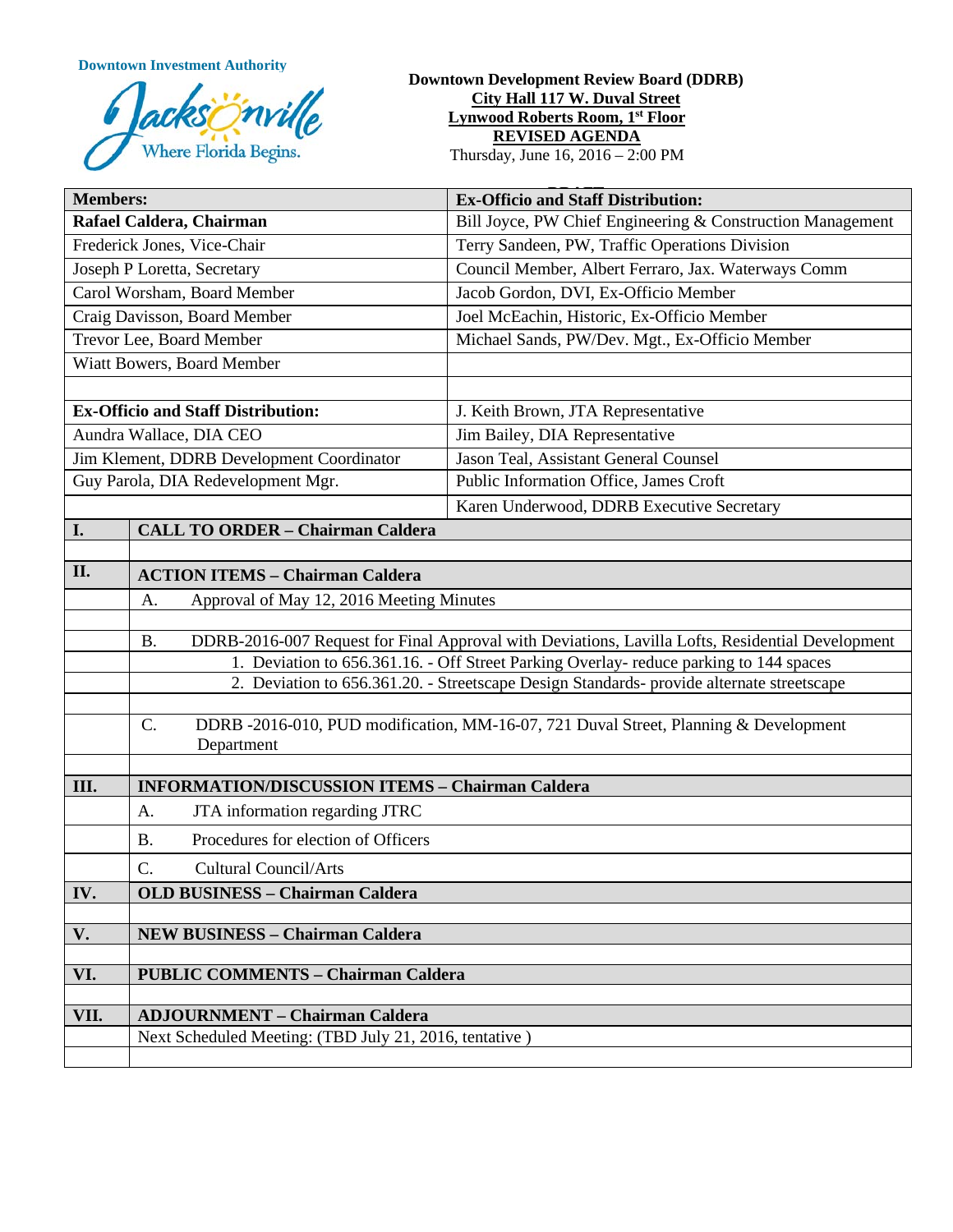

**Downtown Investment Authority Downtown Development Review Board (DDRB)** 

**City Hall @ St. James 117 W. Duval Street Lynwood Roberts Room, 1st Floor** 

*Thursday, June 16, 2016 - 2:00 p.m.*

# *MEETING* **MINUTES**

**Board Members Present:** Chair R. Caldera, Vice Chair F. Jones, Secretary, J. Loretta, C. Davisson, T. Lee, and W. Bowers

**Board Members Not Present:** C. Worsham

**DIA Board Members Present:** None

**DIA Staff Present:** Guy Parola, Redevelopment Manger; Jim Klement, Staff Liaison; and Karen Eiland, Executive Secretary

**Representing Office of City Council:** Albert Ferraro, Jax. Waterways Commission

**Representing Office of the Mayor: None**

**Representing Office of General Counsel:** Jason Teal

## **I. CALL TO ORDER**

Chairman Caldera convened the meeting with a quorum present and called the meeting to order at approximately 2:00 p.m.

Chairman Caldera asked anyone wishing to speak on a particular project to complete a public speaker card and reminded Board members to disclose if they had any ex-parte communication with any of the applicants presenting projects today or conflicts of interest prior to the item being addressed by the Board.

# **II. ACTION ITEMS**

# **A. Approval of the DDRB May 12, 2016 Regular Meeting Minutes**

**A MOTION WAS MADE BY BOARD MEMBER LORETTA AND SECONDED BY BOARD MEMBER JONES APPROVING DDRB MAY 12, 2016 DDRB REGULAR MEETING MINUTES.** 

**THE MOTION PASSED UNANIMOUSLY 6-0.** 

B. **DDRB 2016-007 REQUEST FOR FINAL APPROVAL WITH DEVIATIONS AND CONDITIONS,LAVILLA LOFTS, RESIDENTIAL DEVELOPMENT LEE (PARK STREET**) **AND BAY STREETS**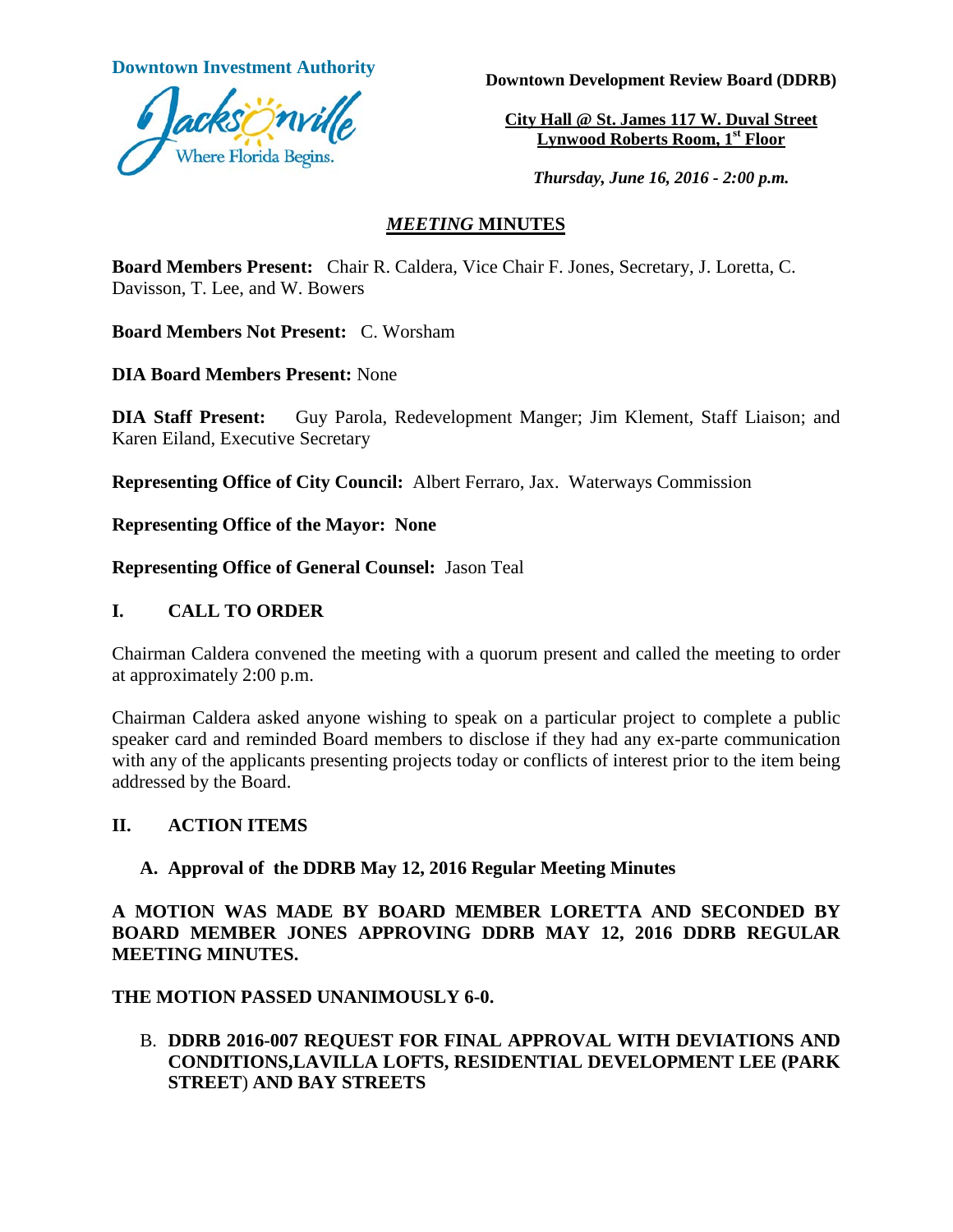Downtown Development Review Board (DDRB) Thursday, June 16, 2016 Page 2 of 4

Mr. Klement provided information pertaining to DDRB Application 2016-007. He also stated that the project passed conceptual review at the April  $21<sup>st</sup>$  regular meeting

Ryan Hoover Vice President of TVC Development and applicant was present to answer any questions from the Board regarding to the requests for deviation from design standards and final approval. A presentation was furnished.

The Board made relevant comments.

Chairman Caldera addressed issues regarding the fence. A lengthy conversation ensued regarding how the pedestrians can get through the traffic for the final approval of a deviation From Sec.656.361.20.

## **A MOTION WAS MADE BY BOARD MEMBER LORETTA AND SECONDED BY BOARD MEMBER DAVISSON APPROVING THE REQUEST FOR DDRB 2016-007 FOR:**

1. **FINAL APPROVAL OF A DEVIATION FROM** *SEC.656.361.16.-OFF-STREET PARKING OVERLAY* **TO REDUCE THE REQUIRED PARKING TO PROVIDE 144 VEHICLE PARKING SPACES.** 

**2. FINAL APPROVAL OF A DEVIATION FROM** *SEC.656.361.20. - STREETSCAPE DESIGN STANDARDS* **TO PROVIDE AN ALTERNATIVE STREETSCAPE DESIGN ON LEE STREET (PARK STREET), WEST BAY STREET AND WATER STREET; NOTE: THE DDRB STAFF WILL REVIEW THE FINAL STREETSCAPE PROPOSAL PRIOR TO PERMIT SUBMITTAL SO AS TO CONFIRM APPLICANT PROVIDES STRONG PEDESTRIAN ENHANCEMENT AND COMPATIBLE STREET FURNITURE, LANDSCAPE AND LIGHTING FIXTURES, AND ACCENT PAVING ALTERNATIVES FOR THE PROPOSED DEVELOPMENT.** 

**THE DDRB THEN APPROVED THE REQUEST FOR FINAL APPROVAL SUBJECT TO THE FOLLOWING CONDITION:**

**1. THE APPLICANT TO RECEIVE ADDITIONAL DEVELOPMENT RIGHTS FROM DIA STAFF FOR A TOTAL OF 130 UNITS, PRIOR TO SUBMITTAL OF DRAWINGS FOR PERMIT REVIEW AND APPROVAL OF CONSTRUCTION DRAWINGS. THE MOTION PASSED UNANIMOUSLY 6-0.**

# **C. DDRB 2016-010, PUD MODIFICATION, MM-1607,720 DUVAL STREET, PLANNING & DEVELOPMENT DEPARTMENT**

Mr. Klement provided background information regarding PUD Modification MM-1607.

The applicant was not present.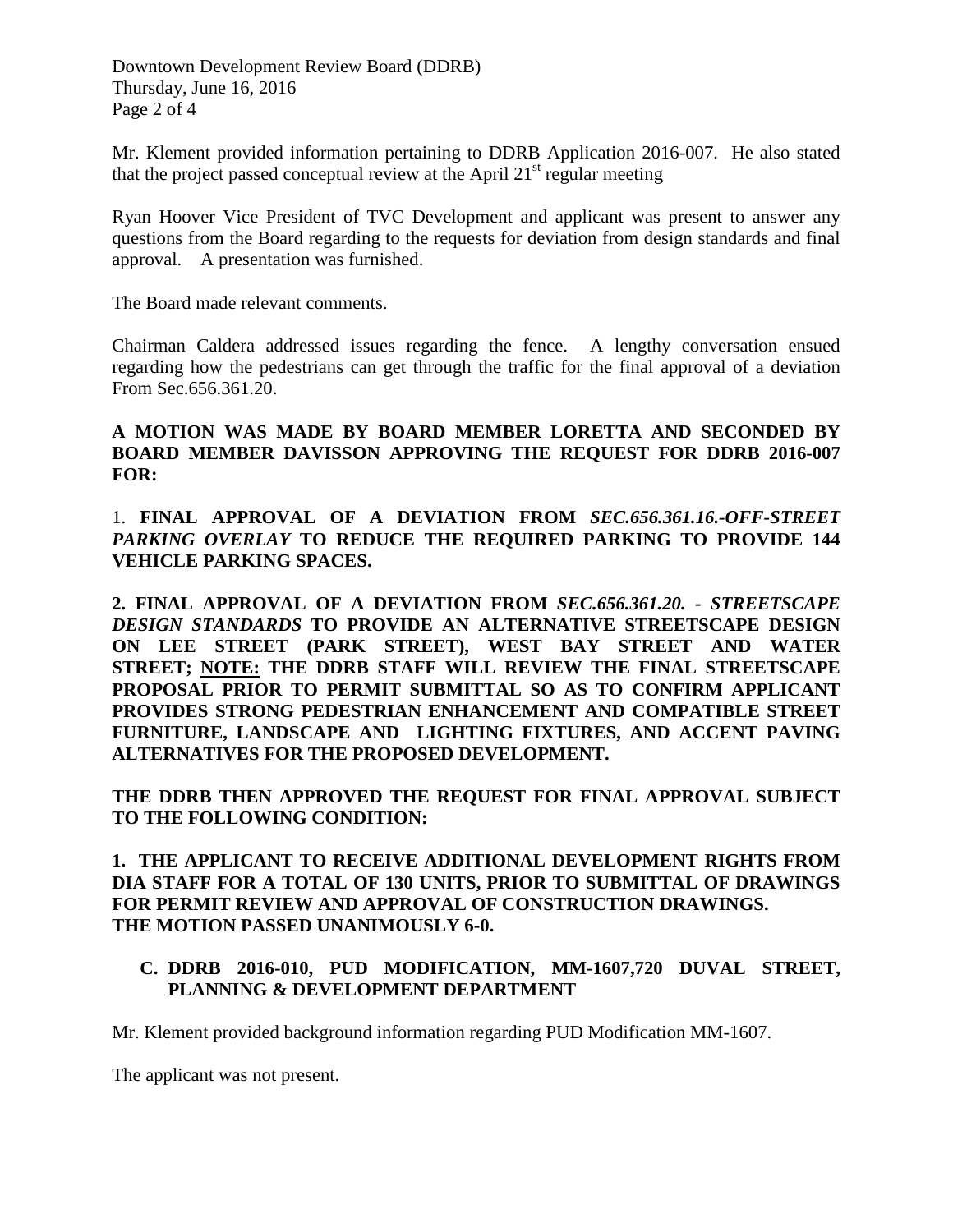Downtown Development Review Board (DDRB) Thursday, June 16, 2016 Page 3 of 4

Mr. Parola provided an overview and the information was provided in the Board Members meeting packet.

The Board Members made relevant comments.

**A MOTION WAS MADE BY BOARD MEMBER JONES AND SECONDED BY BOARD MEMBER LORETTA FOR FINAL APPROVAL OF DDRB 2016-010, (MM-2016-07) FOR MINOR MODIFICATION TO PUD ORDINANCE 1995-1239-730 DECREASING THE PARKING REQUIREMENT FROM 26 SPACES TO 8 SPACES. THE MOTION PASSED UNANIMOUSLY 6-0.** 

## **III. INFORMATION/DISCUSSION ITEMS**

A. JTA Information regarding JTRC

Brad Thoburn, Vice President of Long Range Planning and System Development at the JTA introduced a conceptual design of the JRTC. He stated that a signed lease agreement with Greyhound for the relocation of bus terminal that is currently on Forsyth Street.

Michael Baker International team provided a presentation for the project to be reviewed.

Board Member Davisson asked if Amtrak has been engaged with the project. Mr. Thoburn responded that there were challenges with Amtrak freight rail lines, signals and other track work. A grant for \$37M will improve the flow of traffic through the Southbank and will allow fewer conflicts with Baptist and the access to San Marco area.

Board Member Loretta inquired about the construction process. Mr. Thoburn replied about the design build being determined by a construction manager with a guaranteed maximum price. Board Member Loretta stated that the biggest concern comes down to maintenance in 15 to 20 years later. Mr. Baker indicated that International wanted to make sure that this was an engaging facility to the public.

Board Member Loretta left the meeting at 3:50 p.m.

B. Procedures for election of Officers

Jason Teal advised the Members that the election of Officers will be approaching each year in July.. This will be an agenda item to be taken up at the end of the meeting. He pointed out that the Chair will open the floor for nominations, once the process concludes and close; then a vote will be taken from the nominating committee to determine Chair. The Chair will immediately take office and would first require acquire an appointment of nominating committee which will meet to recommend a slate of officers for Vice Chair and Secretary in August.